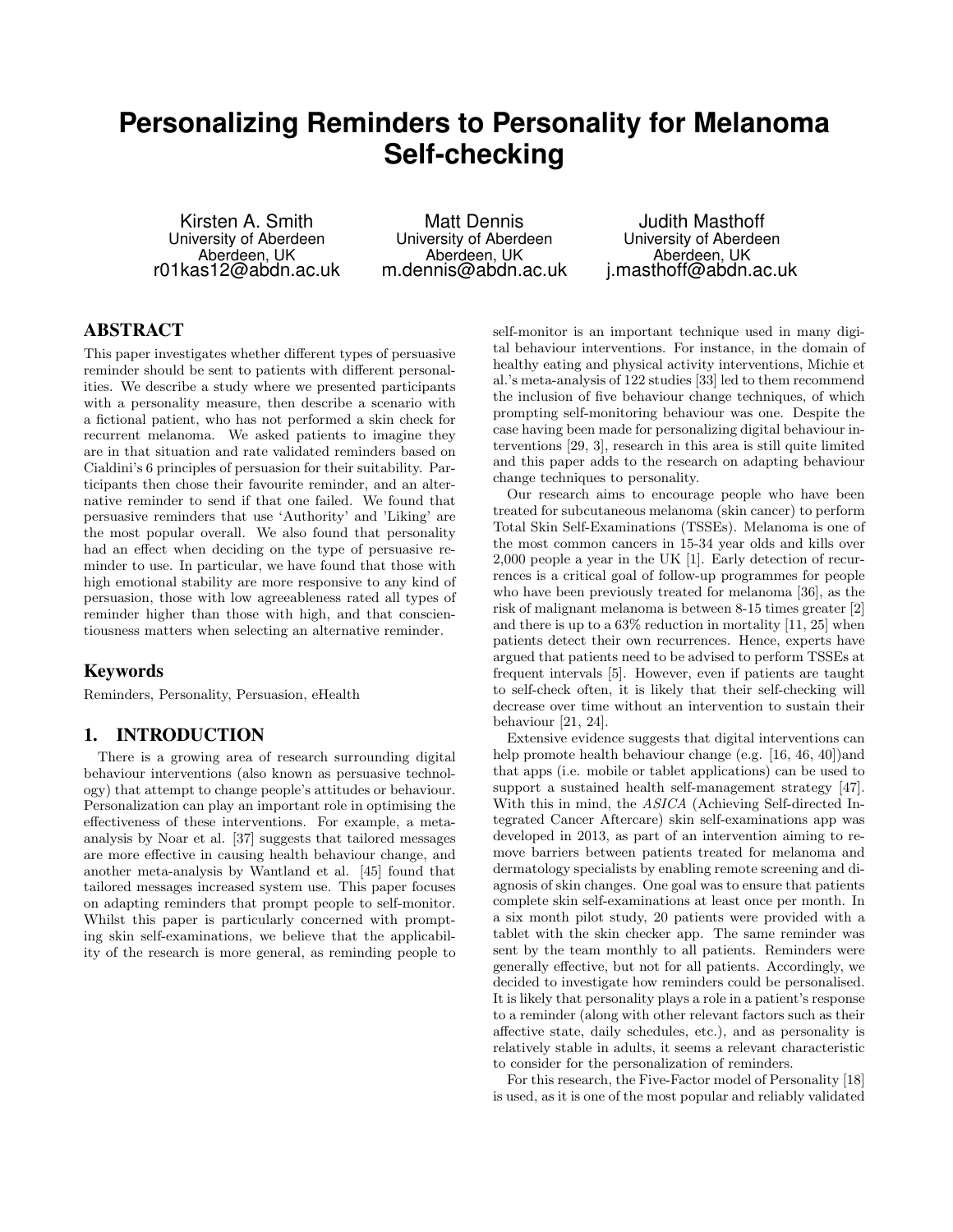constructs in use by psychologists. This model describes five personality dimensions: Agreeableness (I), Extraversion (II), Conscientiousness (III), Emotional Stability (IV) and Openness to Experience (V).

This paper builds on previous research [\[14\]](#page-7-10), which examined the selection of reminders based on Cialdini's 6 principles of persuasion [\[10\]](#page-7-11). In the previous study, participants rated 12 reminders for their suitability for a patient with either low or high conscientiousness (as expressed through a story about the patient). There were three main issues arising from that study. The first issue is that the participants' own personality may have impacted their decisions about the suitability of the reminders for the described patients, and that they may have had difficulty to understand what may work best for a patient with a radically different personality to their own. In this paper, we will measure participants' personality and let them rate reminders for a patient with the same (or very similar) personality to their own.

A second issue is that the reminders used were not stringently validated as expressing the correct Cialdini persuasive principle. In this paper, we will report on the validation of the reminder messages and use these validated messages in the main study.

A third issue is that the previous study only investigated Conscientiousness. In this paper, we will investigate the effect of all Five-Factor Model personality traits.

The paper is organized as follows: Section 2 summarises the related work; Section 3 reports on the validation of a set of 12 reminders (2 for each of Cialdini's 6 principles); and Section 4 reports a study using these reminders where participants rated these reminders for their suitability for a patient with a personality similar to their own. Participants also selected their favourite reminder, an alternative reminder to send if that one failed, and indicated the amount of time they would wait between sending the first and second reminder. Section 5 concludes the paper and discusses future work. From the results of this study, we aim to discover which reminders are most effective for certain personalities, which will allow the ASICA app to intelligently select these in the future. Additionally, as there are many e-health interventions which incorporate self-monitoring for long term conditions, it is hoped that the findings from this work will allow such interventions to adapt to the patient personality and improve adherence to self-monitoring.

## 2. RELATED WORK

Many behaviour changes techniques exist (for example, [\[34\]](#page-8-8) identified 137 techniques). The use of prompts (also called triggers) is one of the most used techniques, and this paper focusses on a special kind of prompts namely reminders. Many studies across the healthcare domain have shown the effectiveness of digital reminders (e.g. [\[39,](#page-8-9) [15,](#page-7-12) [48,](#page-8-10)  $22, 4]$  $22, 4]$  $22, 4]$ ).

To produce effective reminders, we use Cialdini's 6 principles of persuasion [\[10\]](#page-7-11) (shown in [Table 1\)](#page-1-0), as they have been used in multiple contexts and can be easily implemented as reminders [\[27\]](#page-8-11). For example, they have been used in reminders for clinic appointments [\[44\]](#page-8-12) and interaction with an activity monitor app [\[27\]](#page-8-11).

It has been argued that personalization of prompts will make them more effective. For example, [\[17\]](#page-7-15) argued that prompts need to be adapted to the user's motivation and

<span id="page-1-0"></span>Table 1: Cialdini's 6 principles of persuasion [\[9,](#page-7-16) [27\]](#page-8-11).

| Principle                           | Description                                                                                                                                                         |
|-------------------------------------|---------------------------------------------------------------------------------------------------------------------------------------------------------------------|
| Liking (LIK)                        | "People like those who like them." If a request is made<br>by someone we like, we are more likely to say yes.                                                       |
| Reciprocity (REC)                   | "People repay in kind." People are more likely to do some-<br>thing for someone they feel they owe a favour.                                                        |
| Consensus (CON)                     | "People follow the lead of similar others." People will do<br>the same as other people who are similar to them.                                                     |
| Comment<br>and<br>Consistency (COM) | "People align with their clear commitments." People will<br>do something if they have committed to it. Also, they<br>will act consistently with previous behaviour. |
| Authority (AUT)                     | "People defer to experts." If a doctor advises you to take<br>a medication, you are likely to comply.                                                               |
| Scarcity (SCA)                      | "People want more of what they can have less of." People<br>will take the opportunity to do something that they can't<br>leave until later.                         |

ability. Based on this, he distinguishes three types of prompts: spark prompts that motivate people who lack motivation to act, facilitator prompts that make behaviour easier for motivated people with low ability, and signal prompts that remind motivated people with high ability to act. This paper does not consider this kind of adaptation and the reminders that are studied are closest to spark prompts, even though a basic level of motivation can be assumed given the users have been treated for skin cancer. There is also some evidence that prompts may need to be personalized to user demographics. For example, Masthoff et al. [\[30\]](#page-8-13) showed that prompts in the charity domain may need to be personalized to gender, age, religion and country affinity and Brown et al. [\[6\]](#page-7-17) suggested that older people are more sensitive to Cialdini's consistency technique. Again, demographic characteristics are not considered in this paper though we recognize that user characteristics such as gender and cultural background may well influence the relative effectiveness of prompts.

Personalisation in reminders is a relatively new field. Mc-Gee et al. [\[32\]](#page-8-14) identified the need for the personalising reminder systems, as current personalisation is often limited to only preferred time. Some research has been done on personalising reminders – e.g. adapting to the user's location and movement when providing medication reminders [\[28\]](#page-8-15) and tailoring mammography reminders to personal risk and the patient's personal barriers to having a mammogram [\[31\]](#page-8-16).

It has been argued that persuasive techniques or even the choice of a persuasive technique may need to be adapted to the user's personality. For example, studies by Kaptein (e.g. [\[26\]](#page-7-18)) have investigated the effectiveness of adapting the strategy used in a persuasive prompt (for example, appeal to authority, appeal to commitment) to the user's susceptibility to Cialdini's six social persuasion principles. Dennis et al. [\[13\]](#page-7-19) have investigated the adaptation of feedback and emotional support to personality. Orji et al. [\[38\]](#page-8-17) have investigated the adaptation of the selection of persuasive technique to gamer types.

The link between personality and the result of reminders in the healthcare domain has also been investigated, e.g [\[23\]](#page-7-20) found that conscientious people would likely be the most successful at achieving their health objectives, and persuasive categories with a social aspect were likely to be the most successful for conscientious people. Patients low in conscientiousness typically have lower adherence to treatments [\[7,](#page-7-21)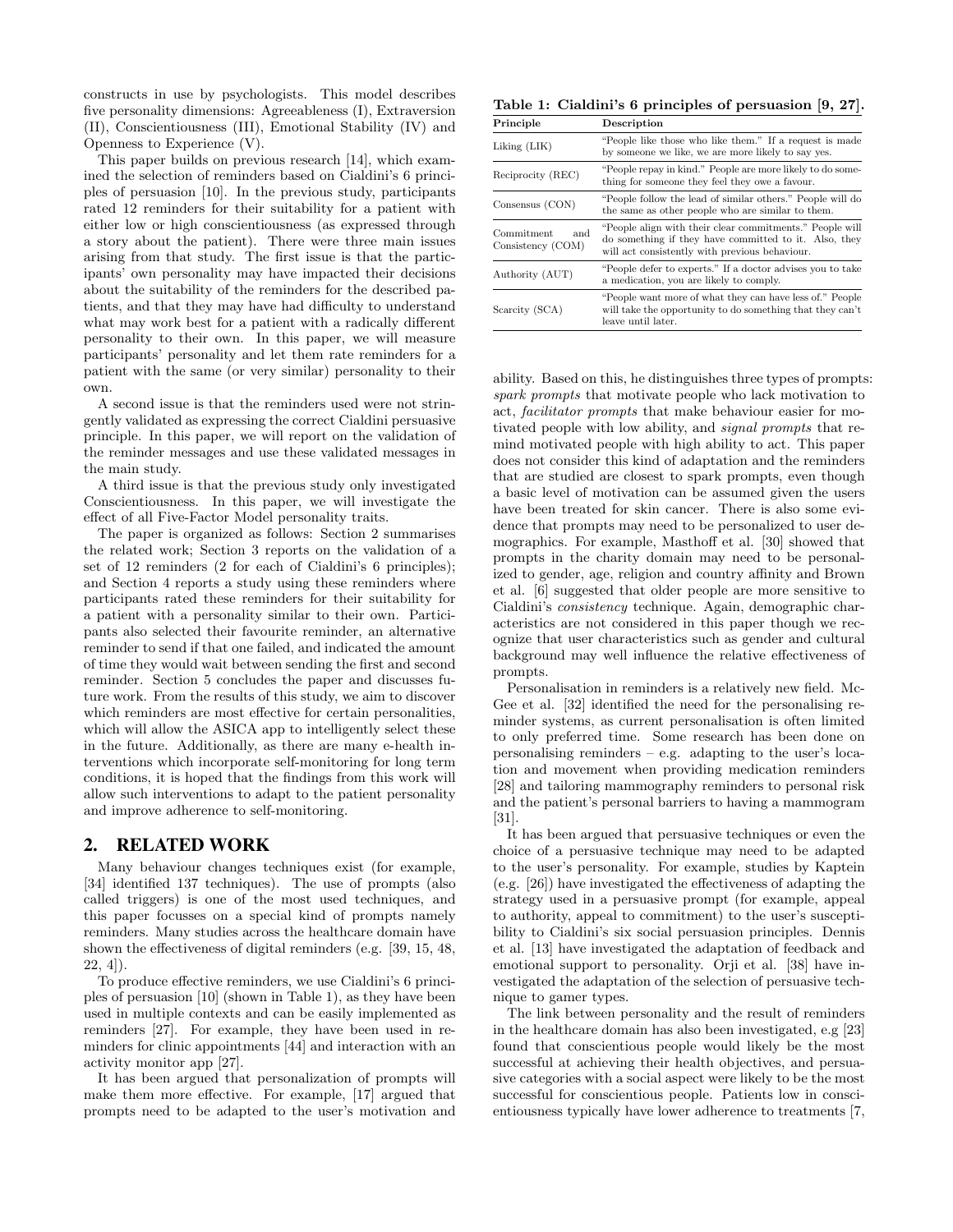<span id="page-2-0"></span>Table 2: Reminder messages selected for Study 2 based on the validation results of Study 1

| Category   | ID               | Table 2. Itemmuci messages selecteu for bruay 2 based on the vanuation results of bruay 1<br>Message                                                      |                | LIK REC        | <b>CON</b>     | COM            | AUT            | SCA              | <b>OTH</b>       | Kappa |
|------------|------------------|-----------------------------------------------------------------------------------------------------------------------------------------------------------|----------------|----------------|----------------|----------------|----------------|------------------|------------------|-------|
| <b>SCA</b> | SCA1             | This is your last opportunity for your monthly skin check. Do<br>not miss out - please check your skin now.                                               | $\overline{0}$ | $\mathbf{1}$   | $\theta$       | $\overline{7}$ | $\overline{4}$ | 47               | $\mathbf{1}$     | 0.781 |
|            | SCA <sub>2</sub> | You are running out of time to check your skin this month.<br>Please check your skin now.                                                                 | $\Omega$       | $\overline{1}$ | $\theta$       | $\overline{4}$ | $\mathbf{1}$   | 21               | 3                | 0.421 |
| <b>AUT</b> | AUT1             | According to experts, checking your skin regularly is an effective<br>way of identifying recurrent skin cancer. Please check your skin<br>now.            | $\theta$       | $\theta$       | 3              | 3              | 54             | $\theta$         | $\theta$         | 0.649 |
|            | AUT2             | Expert dermatologists emphasize the benefits of regular skin<br>checking. Please check your skin now.                                                     | $\theta$       | $\overline{0}$ | $\mathbf{1}$   | $\overline{2}$ | 56             | $\mathbf{1}$     | $\overline{0}$   | 0.618 |
| COM        | COM1             | When you decided to participate, you agreed that checking your<br>skin monthly is a good idea. Please check your skin now.                                | $\mathbf{1}$   | 5              | $\mathbf{1}$   | 47             | 5              | $\mathbf{0}$     | $\mathbf{1}$     | 0.849 |
|            | COM2             | You promised that you would use the Skin Checker iPad to check<br>your skin. Please check your skin now.                                                  | 1              | 5              | $\overline{2}$ | 49             | 3              | $\overline{0}$   | $\mathbf{0}$     | 0.715 |
| CON        | CON1             | Thousands of people are actively checking their skin each month.<br>Join them - please check your skin now.                                               | $\mathbf{1}$   | $\overline{1}$ | 53             | $\overline{4}$ | $\mathbf{1}$   | $\theta$         | $\overline{0}$   | 0.746 |
|            | CON2             | Other users have found the Skin Checker iPad very helpful.<br>Please check your skin now.                                                                 | $\overline{2}$ | $\mathbf{1}$   | 50             | 3              | $\overline{2}$ | $\theta$         | $\boldsymbol{2}$ | 0.748 |
| LIK        | LIK1             | Your family would appreciate it if you performed your monthly<br>skin check so they don't need to worry about you as much.<br>Please check your skin now. | 42             | 8              | 5              | 1              | $\theta$       | $\mathbf{1}$     | 3                | 0.744 |
|            | LIK2             | Lots of people care about you and would feel better if you took<br>the time to check your skin. Please check your skin now.                               | 44             | 6              | $\overline{4}$ | 3              | $\overline{2}$ | $\theta$         | $\mathbf{1}$     | 0.68  |
| <b>REC</b> | REC1             | The Skin Checker iPad was provided to you to help you check<br>your skin. Please return the favour by doing something for us -<br>check your skin now.    | $\overline{0}$ | 24             | 1              | 3              | $\theta$       | $\boldsymbol{2}$ | $\theta$         | 0.584 |
|            | REC <sub>2</sub> | We spent a lot of time developing this app to help you. Please<br>check your skin for us now.                                                             | $\overline{0}$ | 24             | $\overline{2}$ | $\mathbf{1}$   | 3              | $\mathbf{0}$     | $\theta$         | 0.584 |

[8\]](#page-7-22). Therefore, it is likely that patients who are low in conscientiousness would require different types of reminders, and perhaps more frequently, than those patients who are normally highly conscientious.

# <span id="page-2-1"></span>3. STUDY 1: REMINDER VALIDATION

This section describes our approach to categorize and validate reminder messages. Initially we produced a wide range of reminders attempting to provide wide coverage of Cialdini's principles. We validated the categorisation of these messages in categories linked to Cialdini's principles shown in [Table 1.](#page-1-0) We adopted the approach used in [\[13\]](#page-7-19), who investigated the categorization of emotional support statements.

# 3.1 Study Design

### *3.1.1 Participants*

Participants were recruited from Amazon's Mechanical Turk service [\[35\]](#page-8-18), a crowd-sourcing tool. For this validation experiment, participants had to be based in the US and have an acceptance rate of 90% (meaning that 90% of the work they do is accepted by other requesters as good quality) and were paid \$0.50. We used a Cloze Test [\[43\]](#page-8-19) for English fluency due to the language based nature of the study. Workers who failed the test were excluded. The validation was run in two studies. 30 participants completed the first study (21 male; 16 aged 18-25, 10 aged 26-40, 12 aged 41-65) and 30 participants the second study (18 male; 7 aged 18-25, 18 aged 26-40, 5 aged 41-65).

## *3.1.2 Procedure*

Participants were introduced to the categories and their definitions (as described in [Table 1\)](#page-1-0). Next, they were shown a message and asked to place it into one of the categories (still seeing the definitions). Participants could rate the reminder as 'other' if they did not think the reminder fitted any of the categories. This was repeated for each message. 24 messages were used in Study 1A and 24 in Study 1B. Participants were advised that there were no right or wrong answers and that it was their opinion that counted. The order of messages was randomized.

#### *3.1.3 Validation Measure*

We use Free-Marginal Kappa [\[41\]](#page-8-20) as a metric for establishing how well categorized our reminder messages were. The kappa value describes agreement amongst raters, with 1 indicating unanimous agreement, 0.7 excellent and 0.4 moderate agreement. To be reliably categorized, the kappa score for the message had to be  $> 0.4$ .

#### 3.2 Results

In Study 1A, 16 out of 24 messages obtained a kappa  $> 0.4$ , 11 of which obtained a kappa  $> 0.7$ . However, no messages at all were validated with kappa  $> 0.4$  for the Reciprocity category, and only one for Scarcity (and none with kappa  $\geq$  0.7). A second run of the study was therefore performed (Study 1B) with 8 new messages (4 designed for Reciprocity and 4 for Scarcity) as well as the 16 messages which had validated in the first study (to ensure there were enough different messages to make it a proper categorization task). For messages used in both studies, an overall kappa was calculated based on both studies. The valida-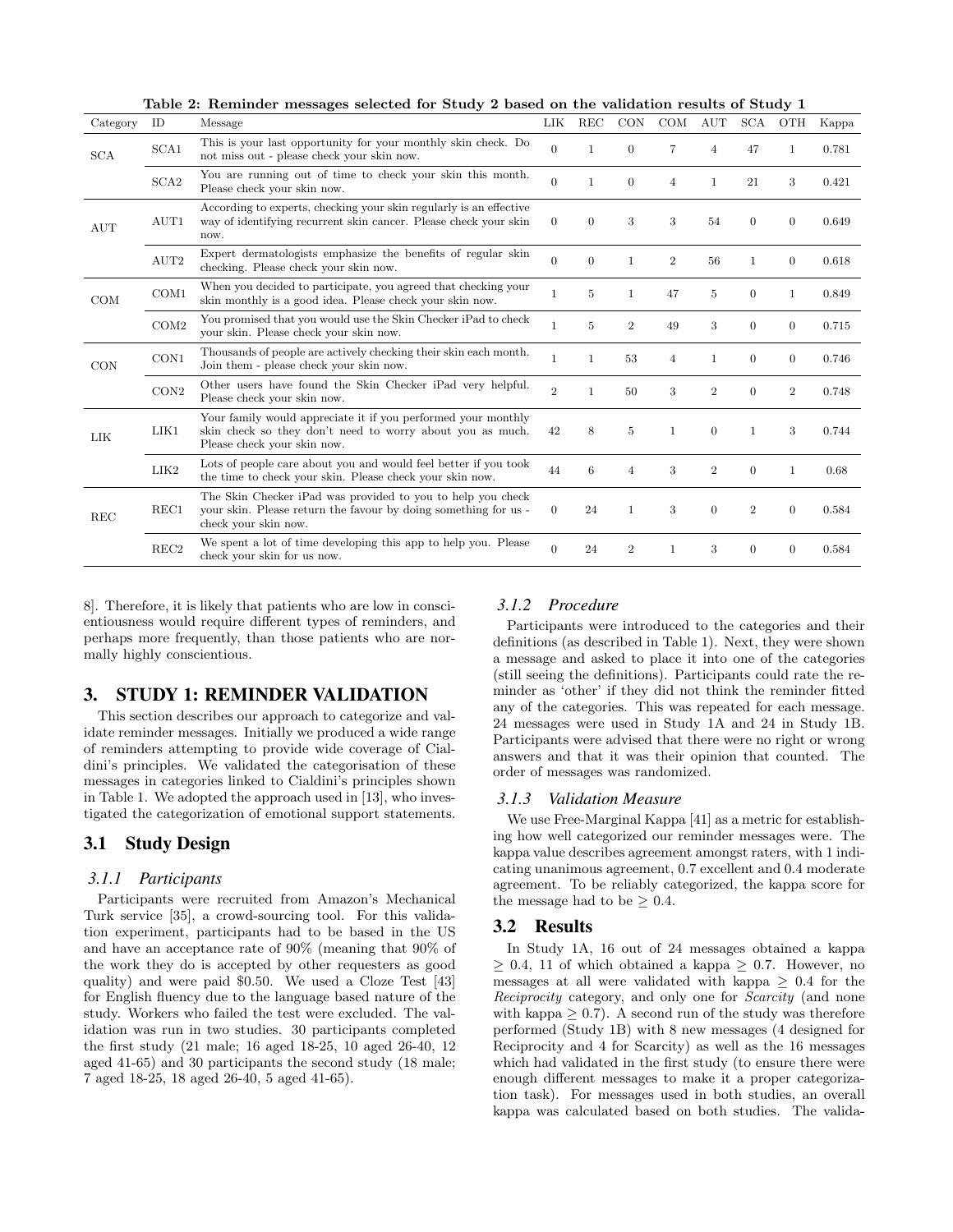

<span id="page-3-0"></span>Figure 1: Screenshot of the rating part of the study

tion results of the two messages with the highest kappa per category are shown in [Table 2,](#page-2-0) for each message showing how many participants selected each category as well as the kappa value. In Study 1B, results for Reciprocity were better, though still not excellent, and results for Scarcity were poor for most messages. However, two messages now do have kappa  $> 0.4$ .

# 4. STUDY 2: REMINDER SELECTION

## 4.1 Study Design

for those with different personalities. There were three parts *propriateness* and *convincing*, as shown in Figur This study investigates which types of reminder are best to the study. The first section gathered basic demographic information from participants and contained a short personality test. The second part asked participants to rate the reminders for their suitability for "John", a fictional patient, who was described as having a similar personality to the participant. The final part asked participants to pick the best reminder to send, how long they would wait before sending a second reminder if the first one failed, and then asked to pick a second reminder to send.

## *4.1.1 Participants*

The study was administered as a questionnaire on Mechanical Turk [\[35\]](#page-8-18). We included a Cloze Test [\[43\]](#page-8-19) for English fluency to ensure that workers possessed enough literacy skills to understand the language based nature of the task. Participants had to have an acceptance rate of 90%, be based in the US and pass the fluency test in order to be eligible for the study. There were 51 participants (18 female, 33 male; 6 aged 18-25, 35 aged 26-40, 10 aged 41-65).

## *4.1.2 Materials*

We selected 12 reminders, the two most reliably validated reminders for each category from Study 1 (see [Section 3\)](#page-2-1).

## *4.1.3 Variables*

The independent variable is the personality of 'John', which matched the personality of the participant.

The dependent variables are: Suitability; the most preferred ('best') reminder to send first; the best reminder to send second; and the length of time between the two reminders. Suitability was based on the average rating of each reminder of four measures: *motivational*, *effectiveness*, *ap*propriateness and convincing, as shown in [Figure 1.](#page-3-0)

## *4.1.4 Procedure*

The study began by asking participants to complete the English fluency test. If they passed, participants were asked to select their gender and age from a range (both fields were optional). We then administered a short personality test for the Five-Factor Model (FFM) [\[18\]](#page-7-9), using Personality Sliders, a newly developed personality test [\[42\]](#page-8-21) based on the IPIP-NEO 20 item scales [\[19\]](#page-7-23). . For each trait from the FFM, participants were shown two stories (developed by [\[12\]](#page-7-24)), one depicting a person that was low for that trait and the other depicting someone who was high. Participants used a slider to indicate which person they were most like (see [Figure 2\)](#page-4-0), resulting in a value for each trait between 18 and 162. These are validated as accurately measuring the FFM [\[42\]](#page-8-21).

On the next screen, the participants were shown a short explanation of why skin checking is important, and introduced to "John", a patient who has a similar personality to them. Participants were told that John had not performed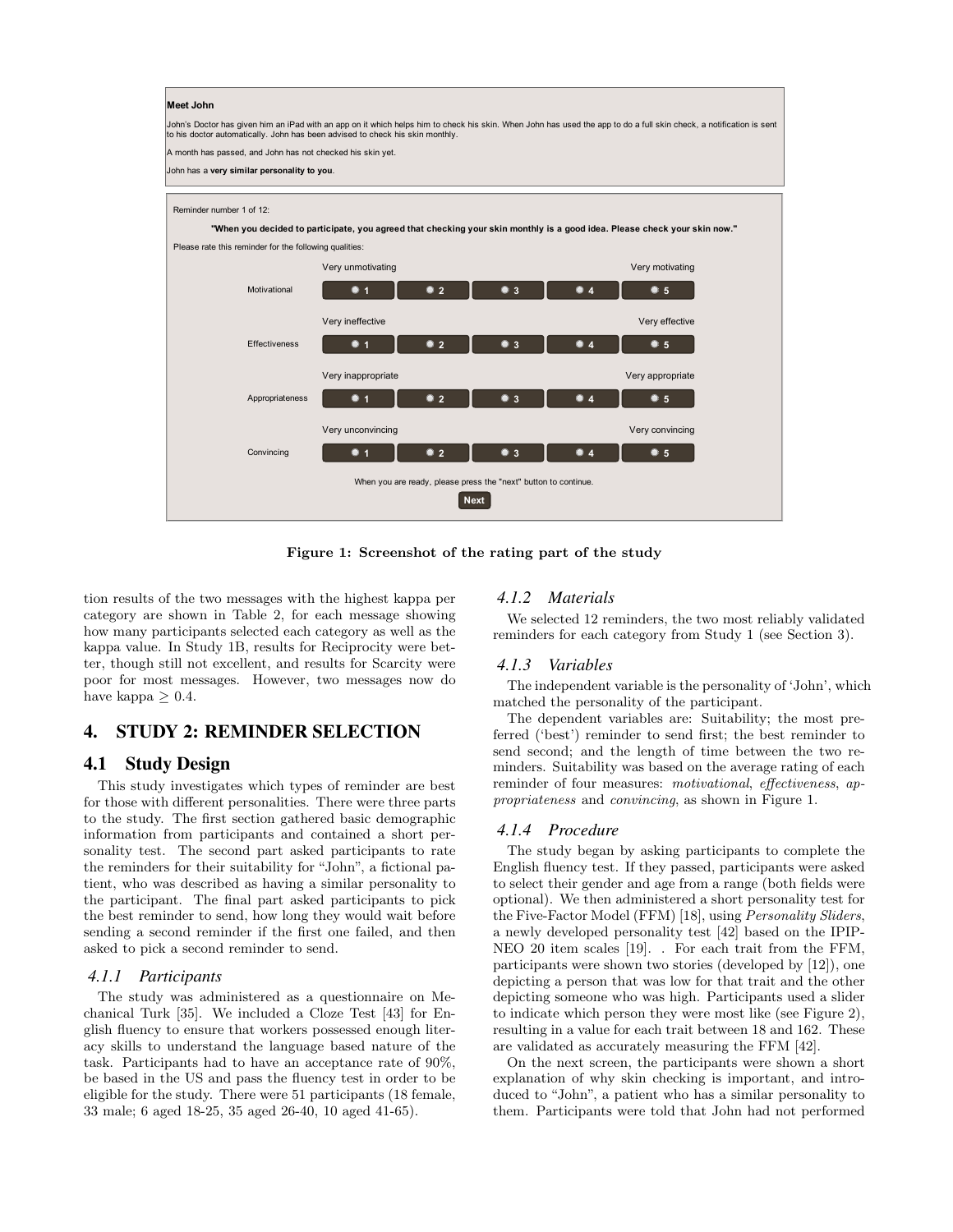

<span id="page-4-0"></span>Figure 2: Personality test

<span id="page-4-1"></span>Table 3: Correlations between Personality Trait and Mean Rating

|                  | Personality  |      |              |      |              |      |              |           |           |      |
|------------------|--------------|------|--------------|------|--------------|------|--------------|-----------|-----------|------|
|                  | AGR          |      | <b>EXT</b>   |      | CONC         |      | ES           |           | OЕ        |      |
| Reminder         | $\mathbf{r}$ | p    | $\mathbf{r}$ | p    | $\mathbf{r}$ | p    | $\mathbf{r}$ | p         | $\bf r$   | p    |
| SCA1             | 0.01         | 0.97 | 0.09         | 0.57 | $-0.13$      | 0.40 | 0.10         | 0.50      | $-0.16$   | 0.30 |
| SCA <sub>2</sub> | $-0.06$      | 0.71 | 0.10         | 0.50 | $-0.14$      | 0.34 | 0.13         | 0.38      | $-0.14$   | 0.37 |
| <b>SCA</b>       | $-0.02$      | 0.83 | 0.09         | 0.37 | $-0.13$      | 0.20 | 0.11         | 0.26      | $-0.15$   | 0.15 |
| $\rm{AUT1}$      | $-0.19$      | 0.21 | 0.17         | 0.27 | 0.19         | 0.19 | 0.18         | 0.23      | 0.06      | 0.70 |
| AUT2             | $-0.12$      | 0.42 | 0.04         | 0.81 | 0.12         | 0.44 | 0.18         | 0.23      | $-0.01$   | 0.95 |
| AUT              | $-0.15$      | 0.15 | 0.09         | 0.36 | 0.15         | 0.14 | 0.17         | 0.09      | 0.02      | 0.83 |
| COM <sub>1</sub> | $-0.13$      | 0.40 | 0.02         | 0.89 | 0.06         | 0.71 | 0.13         | 0.40      | 0.01      | 0.93 |
| COM2             | $-0.33$      | 0.03 | $-0.26$      | 0.08 | $-0.04$      | 0.82 | 0.25         | 0.10      | 0.09      | 0.57 |
| COM              | $-0.22$      | 0.03 | $-0.12$      | 0.24 | 0.01         | 0.92 | 0.18         | 0.07      | 0.05      | 0.64 |
| CON1             | 0.13         | 0.39 | $-0.07$      | 0.65 | 0.11         | 0.48 | 0.15         | 0.31      | 0.13      | 0.38 |
| CON2             | 0.01         | 0.94 | 0.03         | 0.86 | 0.19         | 0.20 | 0.14         | 0.36      | 0.04      | 0.78 |
| <b>CON</b>       | 0.07         | 0.49 | $-0.02$      | 0.83 | 0.15         | 0.15 | 0.14         | 0.17      | 0.09      | 0.40 |
| REC1             | $-0.36$      | 0.01 | 0.11         | 0.48 | 0.18         | 0.22 | 0.16         | 0.27      | 0.17      | 0.24 |
| REC <sub>2</sub> | $-0.20$      | 0.18 | 0.08         | 0.60 | 0.17         | 0.26 | 0.04         | 0.80      | 0.18      | 0.22 |
| $_{\rm REC}$     | $-0.26$      | 0.01 | 0.09         | 0.40 | 0.16         | 0.11 | 0.09         | 0.38      | 0.17      | 0.11 |
| LIK1             | $-0.06$      | 0.67 | $-0.02$      | 0.90 | $-0.02$      | 0.88 | 0.22         | 0.13      | $-0.16$   | 0.77 |
| LIK2             | 0.14         | 0.33 | 0.20         | 0.20 | 0.03         | 0.86 | 0.13         | 0.37      | $-0.17$   | 0.26 |
| LIK              | 0.04         | 0.70 | 0.09         | 0.39 | ${<}0.01$    | 0.99 | 0.18         | 0.08      | $-0.16$   | 0.11 |
| Overall          | $-0.09$      | 0.03 | 0.03         | 0.42 | 0.05         | 0.20 | 0.13         | ${<}0.01$ | ${<}0.01$ | 0.93 |

his skin check yet this month, and that the app needed to send an automated reminder. Next, they rated each of the 12 reminders in turn for their suitability for 'John' using the 4 scales (see Figure [1\)](#page-3-0).

Subsequently, participants were asked to select the reminder that they felt was best for John. The information about the importance of skin checking was repeated to remind the participants. They were then asked how long they would wait before sending a second reminder if the first one failed to provoke John to perform his skin check (1-30 days/ longer). Finally, they were asked to pick the reminder that they would send as the second reminder. Participants could choose to send the same reminder again if they wished.

### *4.1.5 Hypotheses*

Given the exploratory nature of this study, the hypotheses are open-ended. The personality of 'John' will always match that of the participant.

- H1: People will rate different reminder types differently overall (some may be better than others).
	- H1a: People will rate the reminder types differently depending on the personality of 'John'
- H2: There will be a difference in the best first reminder type, depending on the personality of 'John'.
- H3: The second reminder type will differ from the first reminder type.
	- H3a: The second reminder type will differ depending on the personality of 'John'.
- H4: The length of time between reminders will vary, depending on the personality of 'John'.

## 4.2 Results

To investigate the personality diversity of the sample, histograms were drawn for each personality trait. As can be seen from [Figure 3,](#page-5-0) the sample represented a diverse range of personalities.

All data was checked for normality prior to analysis. We also checked that the four measures of motivational, effectiveness, appropriateness and convincing reliably measured Suitability. The Cronbach's  $\alpha$  of 0.92 indicates an excellent level of internal consistency between the scales.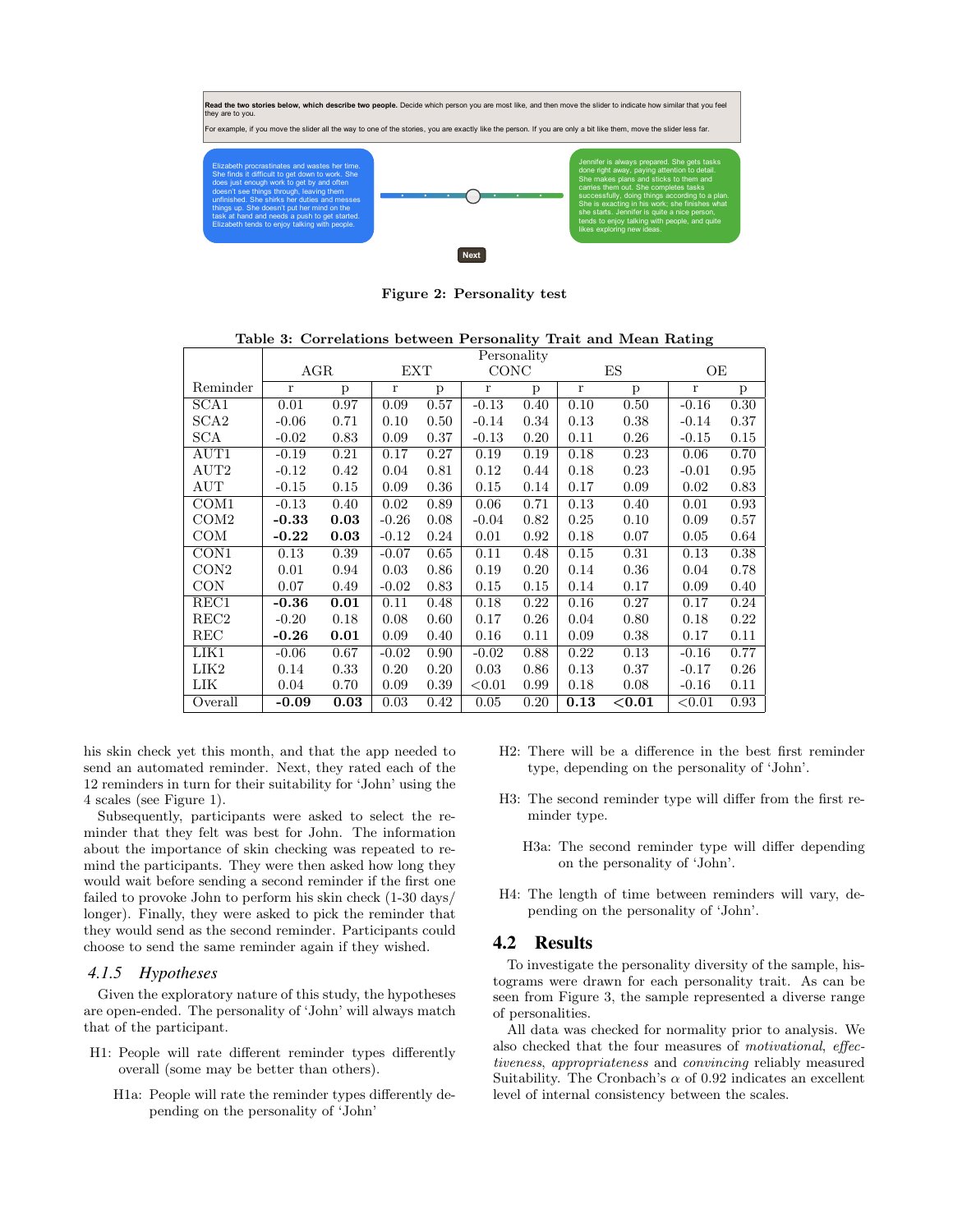

<span id="page-5-0"></span>Figure 3: Personality Trait Distributions

#### Table 4: Homogeneous subsets for Reminder Type

<span id="page-5-2"></span>

| Subset | Reminder Type | Mean Rating | S.E.     |
|--------|---------------|-------------|----------|
| 1      | $\rm{AUT}$    | 3.70        | 0.09     |
|        | LIK           | 3.37        | 0.10     |
| 2      | LIK           | 3.37        | 0.10     |
|        | SCA           | 3.15        | 0.10     |
|        | <b>CON</b>    | 3.11        | 0.11     |
|        | <b>COM</b>    | 2.96        | 0.10     |
| 3      | COM           | 2.96        | 0.10     |
|        | $_{\rm REC}$  | 2.54        | $0.12\,$ |

Effects of Personality and Reminder Type on Mean Rating. A 6-way ANCOVA of Reminder Type on Mean Rating was performed with covariates of each personality trait score. This was significant  $(F(5, 601) = 14.29, p <$ 0.001) and is shown in [Figure 4.](#page-5-1) Post-hoc tests revealed 3 homogeneous subsets (see [Table 4\)](#page-5-2). Authority and Liking were the highest rated categories and Commitment & Consistency and Reciprocity were the lowest rated. This supports H1. There were significant effects for the covariants Agreeableness  $(F(1, 601) = 4.98, p = 0.03)$  and Emotional Stability  $(F(1, 601) = 12.24, p = 0.001)$ , providing support for H1a.

Effects of Personality on Mean Rating. To explore H1a further, partial correlations were performed for each personality trait (controlling for other traits) for each Re-



<span id="page-5-1"></span>Figure 4: Mean ratings for each category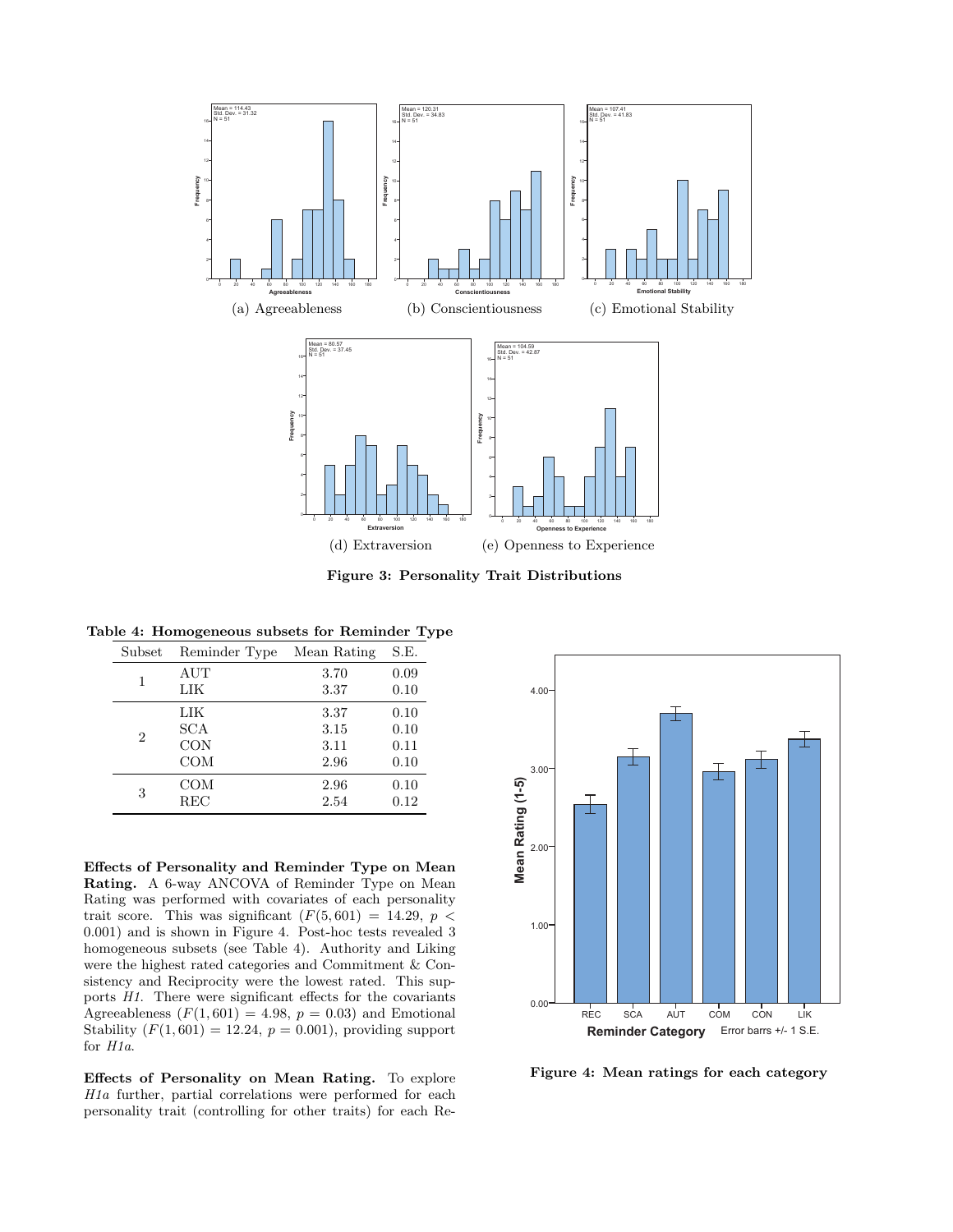Table 5: Chi-Squared frequencies for alternative reminder type, for Conscientiousness

| Reminder Type |       |            |             |    |   |      |       |  |
|---------------|-------|------------|-------------|----|---|------|-------|--|
| <b>CONC</b>   | AUT   | <b>CON</b> | COM LIK REC |    |   | SCA  | Total |  |
| Low           | $0^*$ |            |             |    | 0 | $5*$ | 9     |  |
| High          | $15*$ | 0          | 10          | 11 |   | $5*$ | 42    |  |
| Total         | 15    |            | 14          |    |   | 10   | 51    |  |

minder, each Reminder Category and Overall. The correlations are shown in [Table 3.](#page-4-1) There were significant correlations for Agreeableness for COM2 and COM, Agreeableness for REC1 and REC and Agreeableness overall. There was also an overall effect for Emotional stability. Participants with low agreeableness rated COM and REC higher than participants with high agreeableness. Participants with high Emotional Stability rated reminders higher that participants with low emotional stability. It should be noted that the correlations we found are quite small and may be of small use to adapt to without further investigation.

Effects of Personality on Best and Alternative Reminder Category. To test  $H2$ , a Multinominal Logistic Regression was performed of all personality trait scores on the category of the first reminder that was chosen to give to John. This showed no significant effects.

To test H3a, a Multinominal Logistic Regression was performed of all personality trait scores on the category of the alternative reminder that was chosen to give to John if the first reminder failed. This showed a significant effect for Conscientiousness  $(\chi^2(4) = 14.45, p < 0.01)$ . To investigate the direction of this effect, we divided participants into 2 groups for conscientiousness - a 'low' group with scores less than the midpoint of the scale and a 'high' group. We then ran a  $\chi^2$  analysis of Alternative Reminder Category  $\times$  Conscientiousness group. This was significant at  $(\chi^2(4) = 14.14,$  $p < 0.01$ ). The adjusted residuals show that High Conscientious participants selected AUT reminders, while low conscientious participants selected SCA reminders.

To investigate  $H3$ , a  $\chi^2$  analysis was run on Best Category  $\times$  Alternative Category. This was significant  $(\chi^2(20)=40.01,$  $p=0.005$ ). Most participants selected AUT (n=19) or LIK  $(n=16)$  for the first reminder and shifted to AUT  $(n=15)$ . LIK  $(n=11)$ , SCA  $(n=10)$  and COM  $(n=14)$  for the second reminder. REC and CON were selected least.

Effects of Personality on Time between reminders. A correlation analysis showed no significant relation between personality trait and the time participants wanted to wait before sending the second reminder (1-30 days or 'longer'), providing no support for H4 Most participants selected 1 or 2 days (mean  $2.29 \pm 1.69$ ; see [Figure 5\)](#page-6-0).

## 5. DISCUSSION AND CONCLUSIONS

We have found that personality should be taken into account when deciding on the type of persuasion that should be employed when sending reminders. In particular, we have found that those with high emotional stability are more responsive to any kind of persuasion. Those with low agreeableness rated all types of reminder higher than those with



<span id="page-6-0"></span>Figure 5: Days to wait between reminders

high, especially commitment/consistency and reciprocity. This is an interesting finding which requires further investigation.

We have also found that if a reminder fails to persuade, many participants picked a reminder of a different category to the first (Authority and Liking are the most popular for the first reminder, and there is a trend to using more Scarcity and Commitment for the second). There is a trend for conscientiousness– those with high conscientiousness prefer alternative reminders which use Authority, whereas those with low conscientiousness prefer Scarcity. This seems appropriate as those with low conscientiousness are more likely to procrastinate and have lower adherence to health treatments [\[7\]](#page-7-21), so a reminder with a temporal emphasis may persuade them to act earlier. Overall, it seems that participants started with a more generic reminder for the first, then personalised the alternative one subsequently. There was no effect of personality for the time between the two reminders, with most participants waiting 1-3 days.

We have now made an important first step in the tailoring of persuasive reminders to personality. As we now have some indication of how the reminders should be selected, the next step is to consult with medical experts to establish whether they think that the adaptations are appropriate and safe. We will also consult with a patient group to identify any possible issues. These can then be incorporated into an algorithm to allow an intelligent system to utilize these adaptations. We could also make this algorithm more sophisticated by taking the patient's previous record on performing skin checks into account. For example, a neurotic patient who has always completed their skin check on time in the past may require a different reminder to a neurotic patient who is habitually late when performing their skin checks. After this process, the adaptations can be incorporated into the app, so that the effects on real patients can be tested.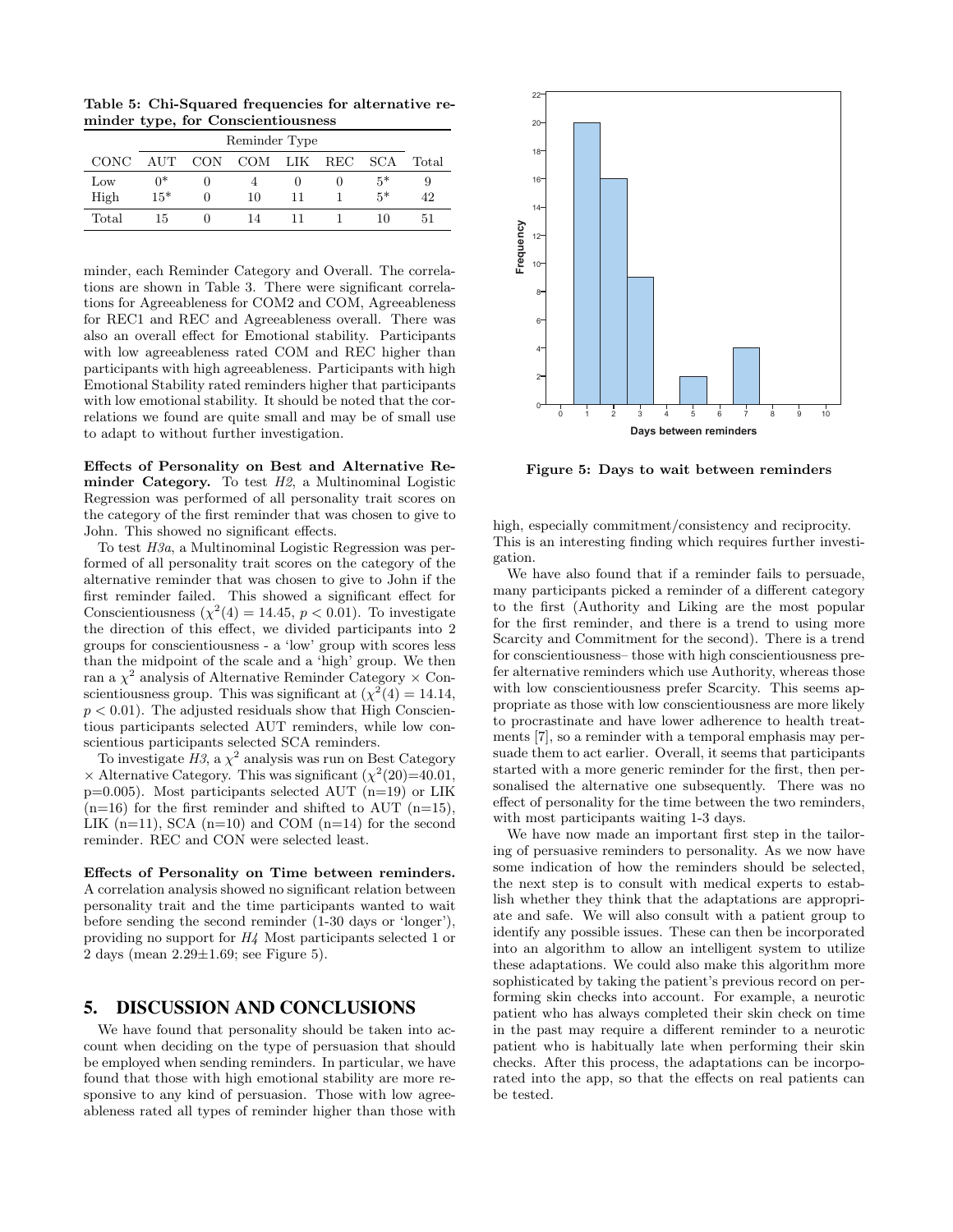In this study, we did not investigate the effect of age and gender on support type - this should be considered in future work. We also do not propose a means of determining the patient's personality so we know what to adapt to. While methods to detect personality automatically remain unreliable, we propose that a quick and easy personality test such as the Tipi test [\[20\]](#page-7-25) or *Personality Sliders* [\[42\]](#page-8-21) could be integrated into the set-up of the App.

Further investigations could also be performed into the generalizability of the algorithm for tailoring persuasive reminders in other domains such as physical activity, healthyeating or other long term health conditions which require a large amount of self monitoring from patients. This would only require minor adjustments to the reminder content for the domain in question. With the rise of many healthmonitoring systems and apps, this could be a valuable contribution to sustaining long-term health behaviour change.

## 6. ACKNOWLEDGEMENTS

This work was partially funded by the RCUK Digital Economy award to the dot.rural Digital Economy Hub, University of Aberdeen; award reference: EP/G066051/1.

# 7. REFERENCES

- <span id="page-7-1"></span>[1] Skin cancer key facts. Cancer Research UK Publications, 2014.
- <span id="page-7-2"></span>[2] Skin cancer risk factors. http://www.cancerresearchuk.org/cancerinfo/cancerstats/types/skin/riskfactors/. Cancer Research UK, 2015.
- <span id="page-7-0"></span>[3] H. Akker, V. M. Jones, and H. J. Hermens. Tailoring real-time physical activity coaching systems: A literature survey and model. User Modeling and User-Adapted Interaction, 24(5):351–392, Dec. 2014.
- <span id="page-7-14"></span>[4] F. Bentley and K. Tollmar. The power of mobile notifications to increase wellbeing logging behavior. In Proceedings of the SIGCHI Conference on Human Factors in Computing Systems, pages 1095–1098. ACM, 2013.
- <span id="page-7-5"></span>[5] M. Berwick, C. B. Begg, J. A. Fine, G. C. Roush, and R. L. Barnhill. Screening for cutaneous melanoma by skin self-examination. Natl Cancer Inst., 88(1):17–23, 1996.
- <span id="page-7-17"></span>[6] S. L. Brown, T. Asher, and R. B. Cialdini. Evidence of a positive relationship between age and preference for consistency. Journal of Research in Personality, 39(5):517–533, 2005.
- <span id="page-7-21"></span>[7] J. M. Bruce, L. M. Hancock, P. Arnett, and S. Lynch. Treatment adherence in multiple sclerosis: association with emotional status, personality, and cognition. J. of behavioral medicine, 33(3):219–227, 2010.
- <span id="page-7-22"></span>[8] A. J. Christensen and T. W. Smith. Personality and patient adherence: correlates of the 5-factor model in renal dialysis. J. of behavioral medicine, 18(3):305–313, 1995.
- <span id="page-7-16"></span>[9] R. B. Cialdini. Harnessing the science of persuasion. Harvard Business Review, 79(9):72–81, 2001.
- <span id="page-7-11"></span>[10] R. B. Cialdini. Influence: Science and practice. Pearson, 2001.
- <span id="page-7-3"></span>[11] K. M. Dalal, Q. Zhou, K. S. Panageas, M. S. Brady, D. P. Jaques, and D. G. Coit. Methods of detection of

first recurrence in patients with stage i/ii primary cutaneous melanoma after sentinel lymph node biopsy. Ann Surg Oncol, 15(8):2206–2214, 2008.

- <span id="page-7-24"></span>[12] M. Dennis, J. Masthoff, and C. Mellish. The quest for validated personality trait stories. In Proceedings of IUI 2012, pages 273–276, New York, USA, 2012. ACM.
- <span id="page-7-19"></span>[13] M. Dennis, J. Masthoff, and C. Mellish. Adapting progress feedback and emotional support to learner personality. International Journal of Artificial Intelligence in Education, pages 1–55, 2015.
- <span id="page-7-10"></span>[14] M. G. Dennis, K. A. Smith, J. Masthoff, and N. Tintarev. How can skin check reminders be personalised to patient conscientiousness? UMAP 2015 Adjunct Proceedings, 2015.
- <span id="page-7-12"></span>[15] N. Dowshen, L. M. Kuhns, A. Johnson, B. J. Holoyda, and R. Garofalo. Improving adherence to antiretroviral therapy for youth living with hiv/aids: a pilot study using personalized, interactive, daily text message reminders. J. of Medical Internet Research, 14(2), 2012.
- <span id="page-7-8"></span>[16] B. S. Fjeldsoe, A. L. Marshall, and Y. D. Miller. Behavior change interventions delivered by mobile telephone short-message service. American J. of preventive medicine, 36(2):165–173, 2009.
- <span id="page-7-15"></span>[17] B. J. Fogg. A behavior model for persuasive design. In Proceedings of the 4th international Conference on Persuasive Technology, page 40. ACM, 2009.
- <span id="page-7-9"></span>[18] L. Goldberg. The structure of phenotypic personality traits. American Psychologist, 48:26–34, 1993.
- <span id="page-7-23"></span>[19] L. R. Goldberg, J. A. Johnson, H. W. Eber, R. Hogan, M. C. Ashton, C. R. Cloninger, and H. C. Gough. The international personality item pool and the future of public-domain personality measures. J. of Reseach in Personality, 40:84–96, 2006.
- <span id="page-7-25"></span>[20] S. D. Gosling, P. J. Rentfrow, and W. B. Swann Jr. A very brief measure of the big-five personality domains. Journal of Research in personality, 37(6):504–528, 2003.
- <span id="page-7-6"></span>[21] K. E. Grady. Cue enhancement and the long-term practice of breast self-examination. Behav Med, 7(2):191–204, 1984.
- <span id="page-7-13"></span>[22] I. Gurol-Urganci, T. de Jongh, V. Vodopivec-Jamsek, R. Atun, and J. Car. Mobile phone messaging reminders for attendance at healthcare appointments. The Cochrane Library, 2013.
- <span id="page-7-20"></span>[23] S. Halko and J. Kientz. Personality and persuasive technology: An exploratory study on health-promoting mobile applications. In Persuasive Technology, volume 6137 of LNCS, pages 150–161. Springer Berlin Heidelberg, 2010.
- <span id="page-7-7"></span>[24] S. Hall and P. Murchie. Can we use technology to encourage self-monitoring by people treated for melanoma? a qualitative exploration of the perceptions of potential recipients. Supportive Care in Cancer, 22(6):1663–1671, 2014.
- <span id="page-7-4"></span>[25] P. R. Hull, N. G. Piemontesi, and J. Lichtenwald. Compliance with self-examination surveillance in patients with melanoma and atypical moles: an anonymous questionnaire study. Cutaneous Medicine and Surgery, 15(2):97–102, 2010.
- <span id="page-7-18"></span>[26] M. Kaptein, B. De Ruyter, P. Markopoulos, and E. Aarts. Adaptive persuasive systems: a study of